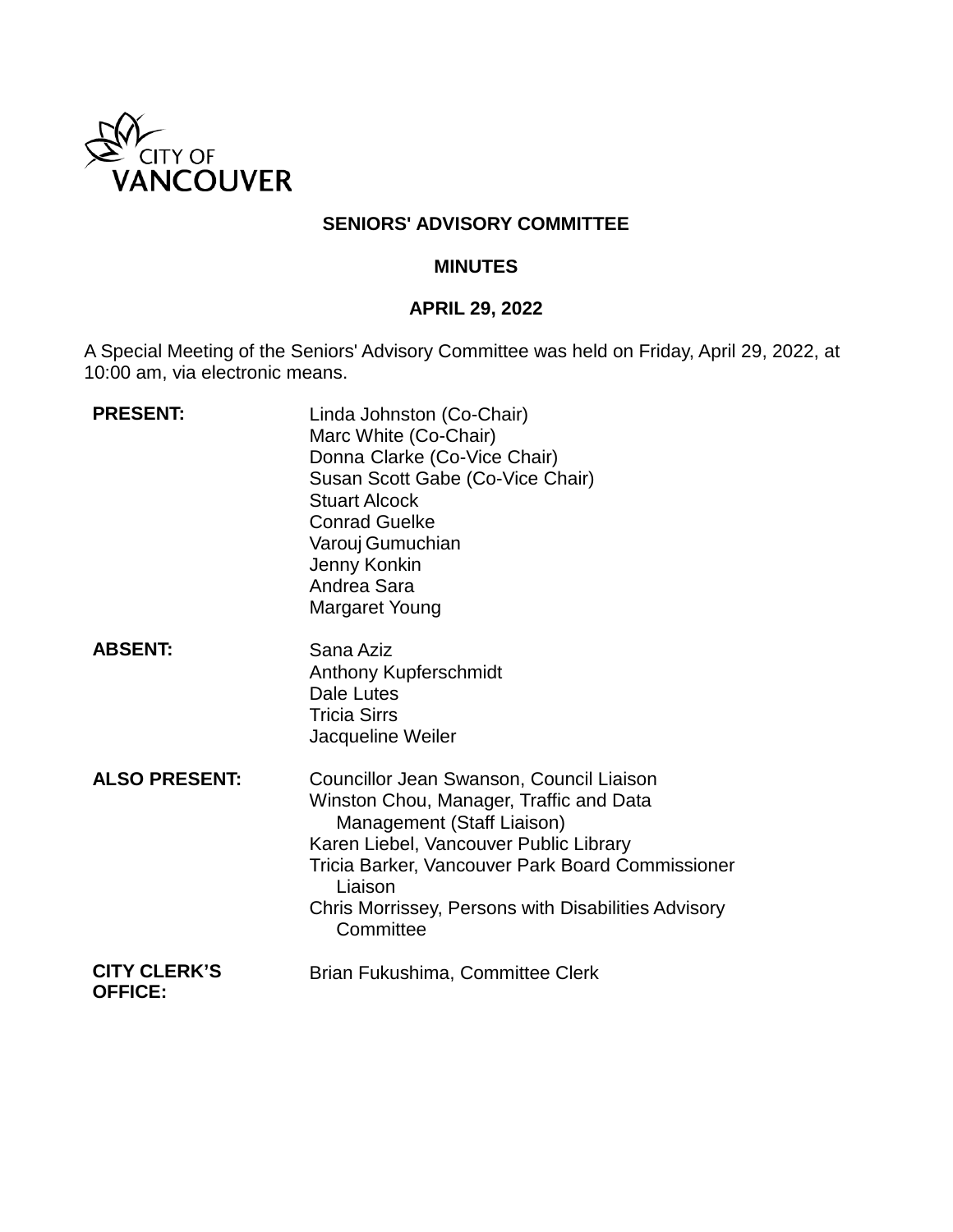## **WELCOME**

Co-Chair Johnston called the meeting to order and acknowledged we are on the unceded territories of the Musqueam, Squamish, and Tsleil-Waututh Nations.

### **1. Accessibility Task Force Report Motion**

MOVED by Linda Johnston SECONDED by Andrea Sara

> WHEREAS The Accessibility Task Force Report final draft will not be ready by the April 29th, 2022 Special Meeting. In discussions with the Manager, Civic Agencies, it is possible for the Seniors' Advisory Committee to approve the Accessibility Task Force Report in principle following final input from the SAC's Task Force representatives as well as SAC Executive review. The final date for and SAC motion to approve the Accessibility Task Force Report is May 20th, 2022 which also coincides with our next clerked SAC meeting;

THEREFORE BE IT RESOLVED THAT the Seniors' Advisory Committee give provisional approval of the Accessibility Task Force Report pending final review and approval of SAC appointed members of the Accessibility Task Force and SAC Executive.

CARRIED (Stuart Alcock opposed)

### **2. SAC Housing Subcommittee Motion**

MOVED by Donna Clarke SECONDED by Jenny Konkin

> WHEREAS both the Vancouver Plan and the Broadway Plan will be coming to Council in May; and

WHEREAS on May 12th the City Staff Report on the Broadway Plan will be released to the public and be brought to Council on May 19th. The Vancouver Report is expected to be brought to Council in June; and

WHEREAS in adopting a 'social equity lens', it is important to ensure that those who currently call the Broadway Corridor their home are not displaced or at increased risk of economic eviction from the community and neighbourhood that they call home and that measure are taken to ensure that the affordability of this housing continues to be preserved for future generations. Members of SAC also hold a deep concern that residents are merely being offered temporary top up and placement during construction of new buildings, and then being offered 20% discounts on CMHC Market Rentals. Currently there is no recognition that most of the Seniors have been living in rent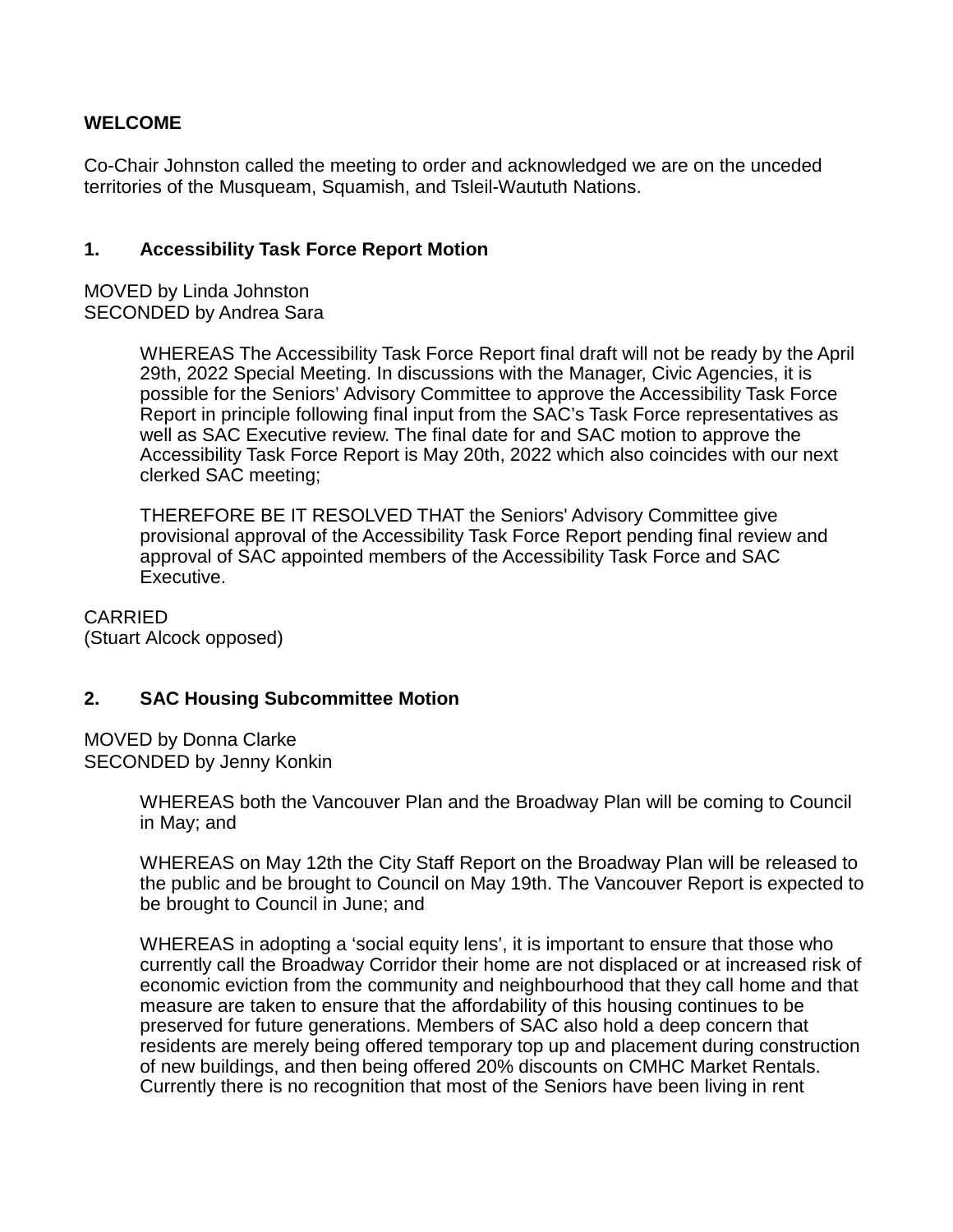controlled buildings with long term tenancy. This concern will also be circulated to all Advisory Committees; and

WHEREAS The Vancouver Report is expected to be brought to Council in June. In both cases the SAC housing committee will prepare motions to prevent demoviction and increased risk of homelessness of 1,000's of seniors who have long tenancy in rent controlled low rise rental housing and will not be adequately protected under the proposed current resident protection program; and

WHEREAS given there is only a one week period between the release of the city staff report and its presentation to Council, SAC Housing will immediately review the report and circulate a statement of recommendations for input and approval electronically to SAC members. It is anticipated that this will include recommendations on concrete suggestions on possible amendments that Councillors may wish to consider;

THEREFORE BE IT RESOLVED THAT the Seniors' Advisory Committee approve in principle that Marc White and/or an alternate Chair (Donna Clarke, Linda Johnston or Susan Scott Gabe) be appointed by SAC to speak to Council regarding feedback on the Broadway Plan and the Vancouver Plan.

CARRIED UNANIMOUSLY

# **3. Planning Together Motion**

MOVED by Andrea Sara SECONDED by Varouj Gumuchian

> THAT the Seniors' Advisory Committee approve the SAC TAMS Committee proposed education session tentatively entitled, "Planning Together: Preparing Multi-Modal Transportation Options for Vancouver's Aging Population," on June 1, 2022, bringing together seniors-serving organizations with transportation experience and assets (e.g. volunteer driver and community shuttle programs).

CARRIED UNANIMOUSLY

### **ADJOURNMENT**

MOVED by Linda Johnston SECONDED by Marc White

THAT this meeting be adjourned.

CARRIED UNANIMOUSLY

**Next Meeting:**